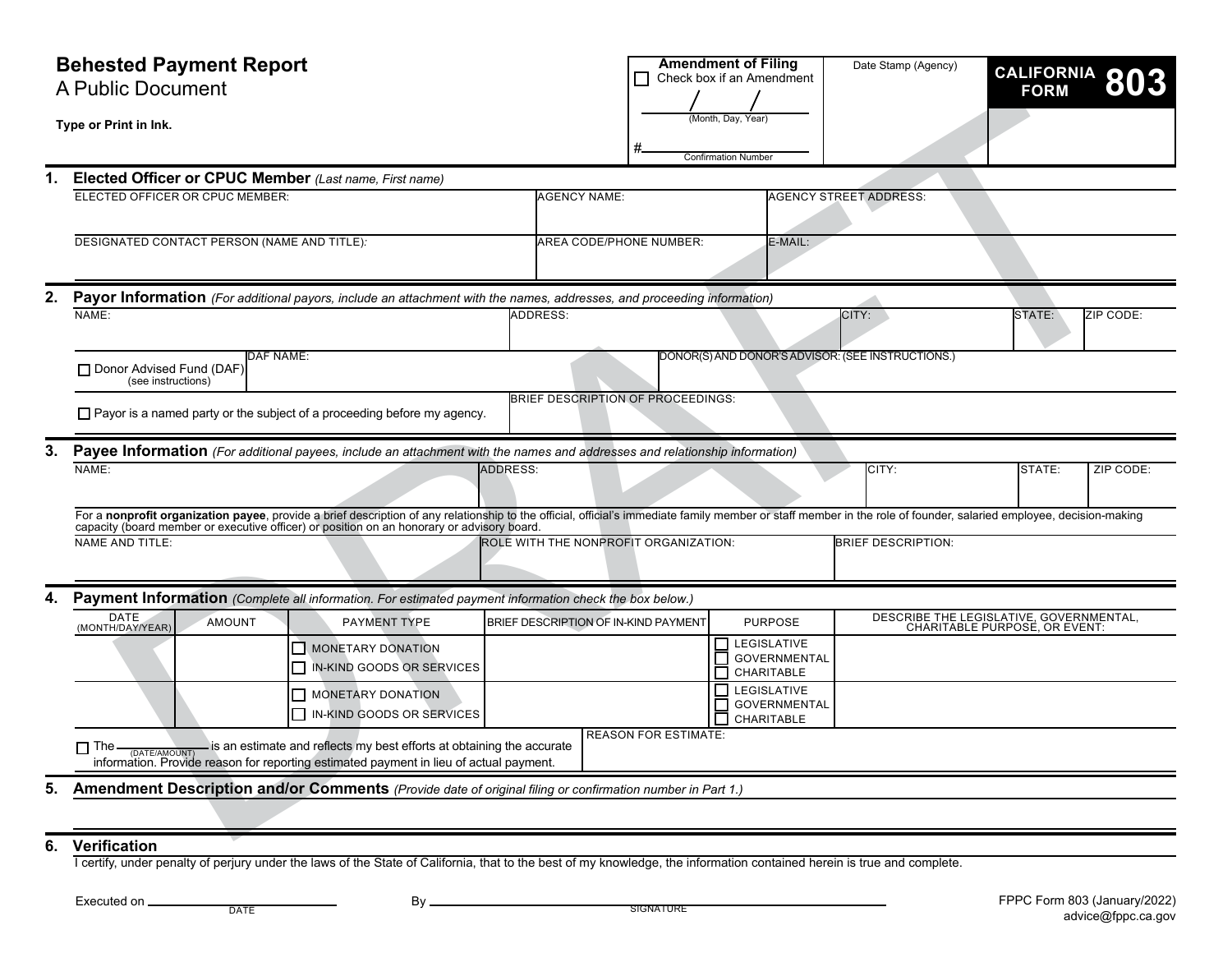

Form 803 is used by elected officers and members of the California Public Utilities Commission (CPUC) to disclose payments made at their behest, principally for legislative, governmental, or charitable purposes. This form was prepared by the Fair Political Practices Commission (FPPC) and is available at *www.fppc.ca.gov*.

## **When to File**

File Form 803 within 30 days following the date on which the payment(s) meets or exceeds five thousand dollars (\$5,000) in the aggregate from a single source in a calendar year (Gov. Code Section 84224.). Once a single source has made a behested payment of \$5,000 or more during the calendar year, subsequent payments of any amount from that source must be reported. The behesting official must timely request payment information from a payee in order to comply with the reporting requirements. (See the sample request for information, below.)

**Amendments:** Where estimated payment information is provided, the official must file an amended Form 803 within 10 days of receiving the accurate information.

### **Where to File**

**State Officials:** The official's **state agency** must receive Form 803 within 30 days of the date of the behested payment is made. Within 30 days after receipt of the report, the state agency must forward a copy to the FPPC at:

1102 Q Street, Suite 3000, Sacramento, CA 95811

Fax: 916-322-0883, E-mail: Form803@fppc.ca.gov.

*E-filing Option:* State officials may e-file at: Form 803

Do not forward a hard copy to the FPPC when using e-file or duplicate forms may be recorded.

**Local Officials:** The official's **local agency** must receive Form 803 within 30 days of the date the behested payment is made. Within 30 days after receipt of the report, the agency must forward a copy to the filing officer who receives the official's original campaign statements. *Local officials do not file with the FPPC.*

**General Information:** Behested payments are payments made principally for legislative, governmental, or charitable purposes under Government Code Section 84200.5.These payments are not for campaign purposes and any personal benefit may constitute a gift to the official subject to the applicable gift limit.

Generally, a payment is made at the behest if it is requested, solicited, or suggested by the official, or otherwise made to a person in cooperation, consultation, coordination with, or at the consent of, the elected officer or CPUC member (Gov. Code Section 82041.3.). This also includes payments behested by the official's agent or employee on the official's behalf.

**Exception:** If the behested payment is made by a state, local, or federal government agency and is principally for legislative or governmental purposes, the payment does not have to be reported.

Is used by excels afterna adjunctions of the General Information: [D](https://smartforms.fppc.ca.gov/)etection particle properties are not be a computed to the computed and the computed and the computed and the computed and the computed and the computed an **Privacy Information Notice:** Information requested by the FPPC is required by and used to administer and enforce the Political Reform Act. Failure to provide information may be a violation subject to administrative, criminal, or civil penalties. All reports and statements are public records available for inspection and reproduction. If you have any question regarding this notice, please contact General Counsel at 1102 Q Street, Suite 3000, Sacramento, CA 95811 or (916) 322-5660.

## **Instructions**

Mark the **amendment box** only if changing information on a previously filed Form 803 and include the date of the original filing or confirmation number. **Part 1 - Identification:** Identify the official's name, agency, address, and contact information.

**Part 2 - Payor Information:** Disclose the name and address of the person making the payment. A business address is acceptable.

#### **For Payments From a Donor Advised Fund (DAF):**

Disclose the sponsoring organization's name and address, check the Donor Advised Fund box, disclose the name of the DAF and name of the donor's advisor, if the advisor exercised discretion in making the payment. Where there are multiple donors, the official may list only the donors that exercised advisory privileges over the DAF for the payment.

The official has a duty to report the above information with as much specificity as the official knows or can determine by inquiring with the sponsoring organization. Anonymous DAFs and donors must be disclosed as such. (See Behested Payment Reporting Fact Sheet for additional information.)

**For all Payments:** Check the box if the payor is a named party or subject of a proceeding, such as one involving a contract, license, permit, other entitlement, or nongeneral legislation before the official's agency at the time of the payment or within 12 months prior and provide a brief description.

**Part 3 - Payee Information:** Identify the name and address of the person receiving the payment, if applicable. A business address is acceptable.

**For a nonprofit organization payee:** When the official, official's immediate family member or campaign staff member or officeholder staff member is a founder, salaried employee, in a decision-making capacity (board member or executive officer) or position on an honorary or advisory board in regard to the payee's organization, identify the person's name, title, role, and provide a brief description.

**Part 4 - Payment Information:** Disclose the payment date and amount. Check one box to identify the type of payment. For donated in-kind goods or services use the fair market value (FMV) and provide a description of the good or service. Identify the charitable, legislative or governmental purpose and provide a specific description of the event or purpose of the payment.